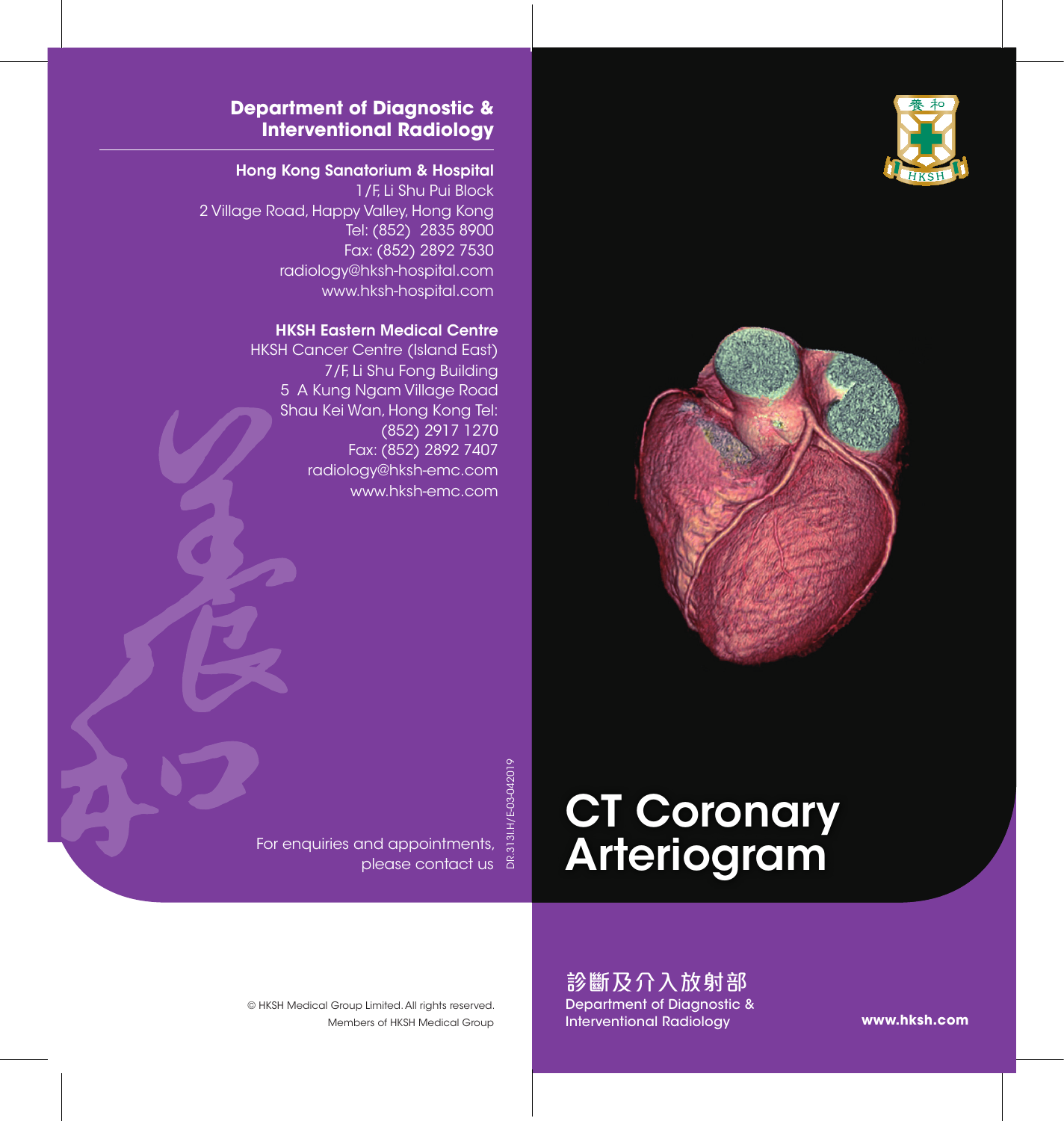## **Introduction**

Coronary Artery Disease (CAD) is the No. 2 killer in Hong Kong.The commonest presenting symptom is angina, others are myocardial infarction and sudden death. ECG, exercise ECG and thallium scan are usually used to screen asymptomatic CAD or to confirm the diagnosis. However, some false positive or false negative occur. Coronary angiography is the gold standard for the diagnosis and quantification of coronary artery disease but it is both expensive and invasive.

With the installation of the state-of-the-art CT scanners. the quality of the examination will not be compromised in patients with arrhythmias, or high calcium in the coronary arteries.

With a single breathhold of 5 to 8 seconds, volumetric imaging of the heart and coronary arteries is acquired. EKG gating allows the heart to be imaged in diastole, almost as if the heart is "frozen" in time. Submillimeter spatial resolution is currently achieved.

CT coronary angiography is the best non-invasive method to obtain a complete comprehensive evaluation of the walls and lumen of the coronary arteries as well as the cardiac chambers. Calcified and non-calcified plaques in the walls of the coronary arteries are clearly seen. IV contrast outlines the coronary artery lumen so that stenoses can be evaluated. This is, therefore, a direct non-invasive examination of the coronary arteries. This technique has high potential for being an important and robust examination to detect early coronary artery disease. (The comparable gold standards are invasive intravascular ultrasound of the coronary arteries and conventional coronary angiography).

## Clinical Applications

- Evaluation of coronary arteries in people with high risk factors for CAD. e.g. hypertension, diabetes, hyperlipidemia, positive family history of CAD and smoking
- Evaluation of patients with abnormal EKG stress test
- Evaluation of patients with atypical chest pain
- Periodic follow-up of patients with known CAD who do not want or cannot undergo conventional coronary angiography
- Evaluation of patients with suspected anomalous coronary artery
- Evaluation of patients for venous or arterial bypass graft patency
- Diagnosis and follow-up of patients with Congenital Heart Disease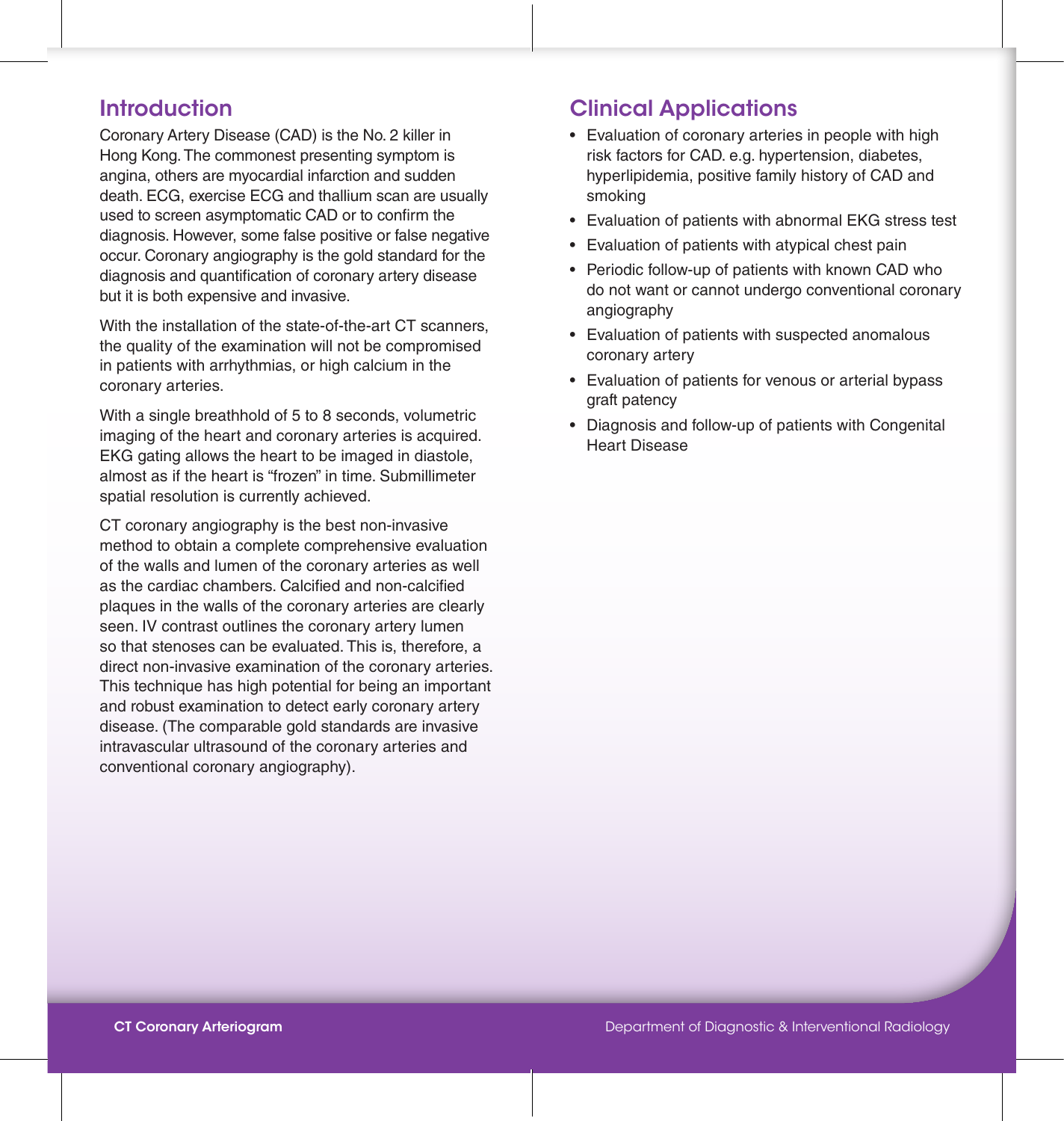



## **診斷及介入放射部**

#### **養和醫院**

香港跑馬地山村道2號李樹培院1樓 電話:(852) 2835 8900 傳真: (852) 2892 7530 radiology@hksh-hospital.com www.hksh-hospital.com

### **養和東區醫療中心**

養和癌症中心(港島東) 香港筲箕灣阿公岩村道5號李樹芳樓7樓 電話: (852) 2917 1270 傳真: (852) 2892 7407 radiology@hksh-emc.com www.hksh-emc.com

DR.313I.H/C-03-042019

# 電腦掃描 心臟血管造影

查詢或預約,歡迎聯絡我們

診斷及介入放射部 Department of Diagnostic & Interventional Radiology

**www.hksh.com**

Members of HKSH Medical Group © HKSH Medical Group Limited. All rights reserved.